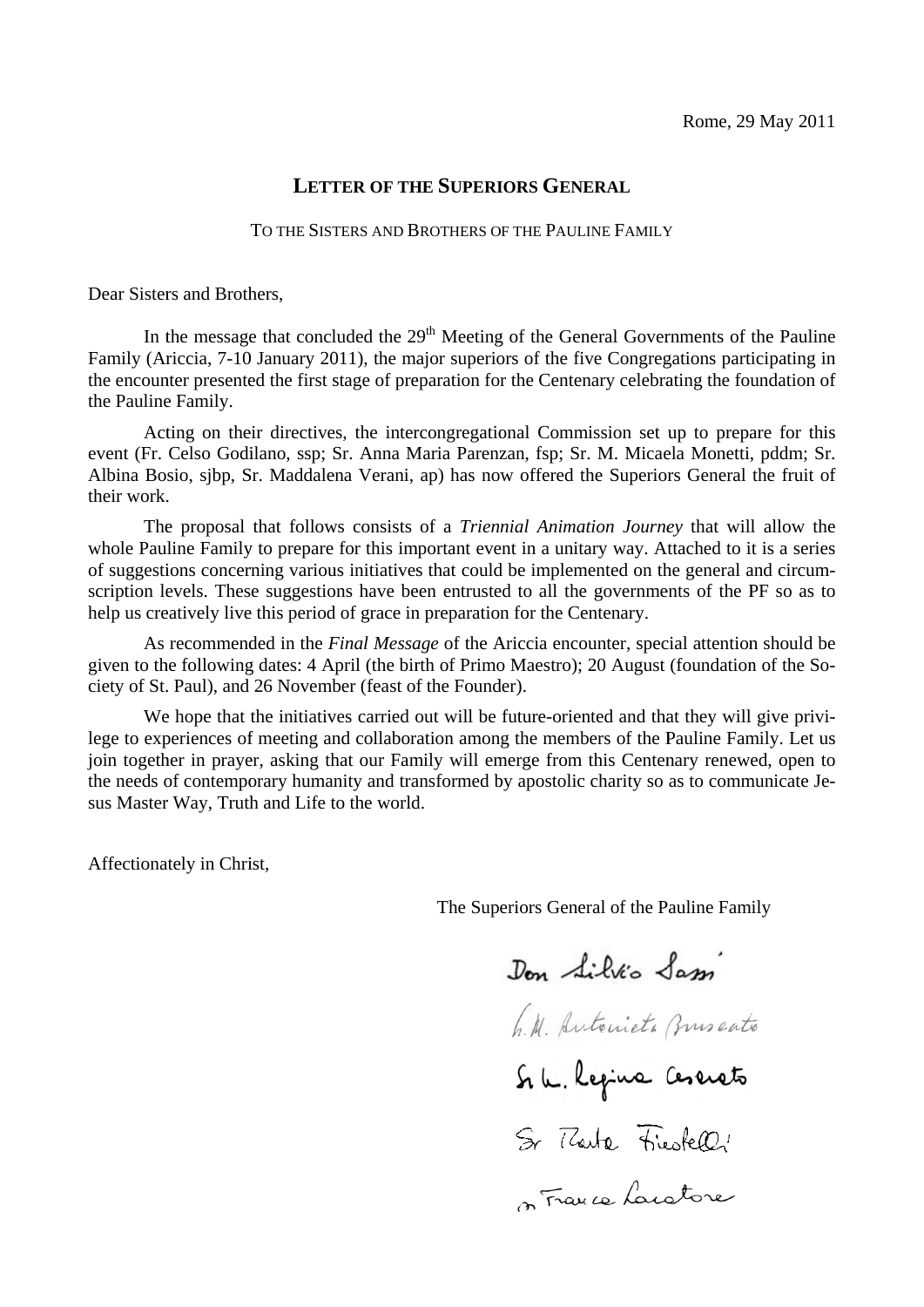*"The Pauline Family: a 'Letter' of St. Paul to People Today" (cf. 2 Co. 3:2-4)* 

# **TRIENNIAL ANIMATION JOURNEY**

# **YEAR 1**

#### **20 August 2011-2012 – The PF: A Story To** *Contemplate "Do not be afraid. I am with you."*

### *Narrative and historical reflection on the surroundings and contexts in which the Pauline charism and the person of the Founder matured*

**Reference text:** *Abundantes divitiae gratiae suae* (*AD*) (cf. *Unione Cooperatori Buona Stampa* [*UCBS*] and the prayer, *The Pact)* 

#### *Study aids for formation and deeper reflection*

Itineraries that favor the understanding of our story, taking advantage of several significant dates: 20 August, 26 November, 4 April.

#### *Themes to develop*

- *20 August 2011:* the years of preparation (AD 1-6, 7-26, 215-224; UCBS…)
- 26 *November 2011*: the "night of light"; renewal of the original thrust: the Founder's dream; the pedagogy of God.
- *4 April 2012:* some of the "abundant riches"; "The Pact."

#### *Activities*

- *20 August:* outline for an hour of adoration on the theme, *The Hand of God Is Upon Me.* Study aids on the theme (The Years of Preparation)*,* to be published on the alberione.org website (power point program, reflection outlines, etc.).
- *26 November:* outline for an hour of adoration; suggestions for the Eucharistic Celebration; study aids that develop the theme (the "night of light"; renewal of the original thrust: the Founder's dream; the pedagogy of God), all of which will be published on the website.
- *4 April 2012:* outline for an hour of adoration; study aids on the theme ("The Pact").

# **YEAR 2**

#### **20 August 2012-2013 – The PF: A Story To** *Live "Be sorry for sin."*

#### *The Pauline Family from 1971-2011: We continue the work of Fr. Alberione*

**Reference texts:** Two *Instructions* by Fr. Alberione (conferences in *Ut perfectus sit homo Dei*  [*UPS*], 1960); *Explanation of the Constitutions of the FSPs* (1961) and *To the Pious Disciples of the Divine Master* (1963). In these texts, Fr. Alberione explains the meaning of the Pauline Family.

#### *Themes to develop*

What it means to be "family" and "the Pauline Family"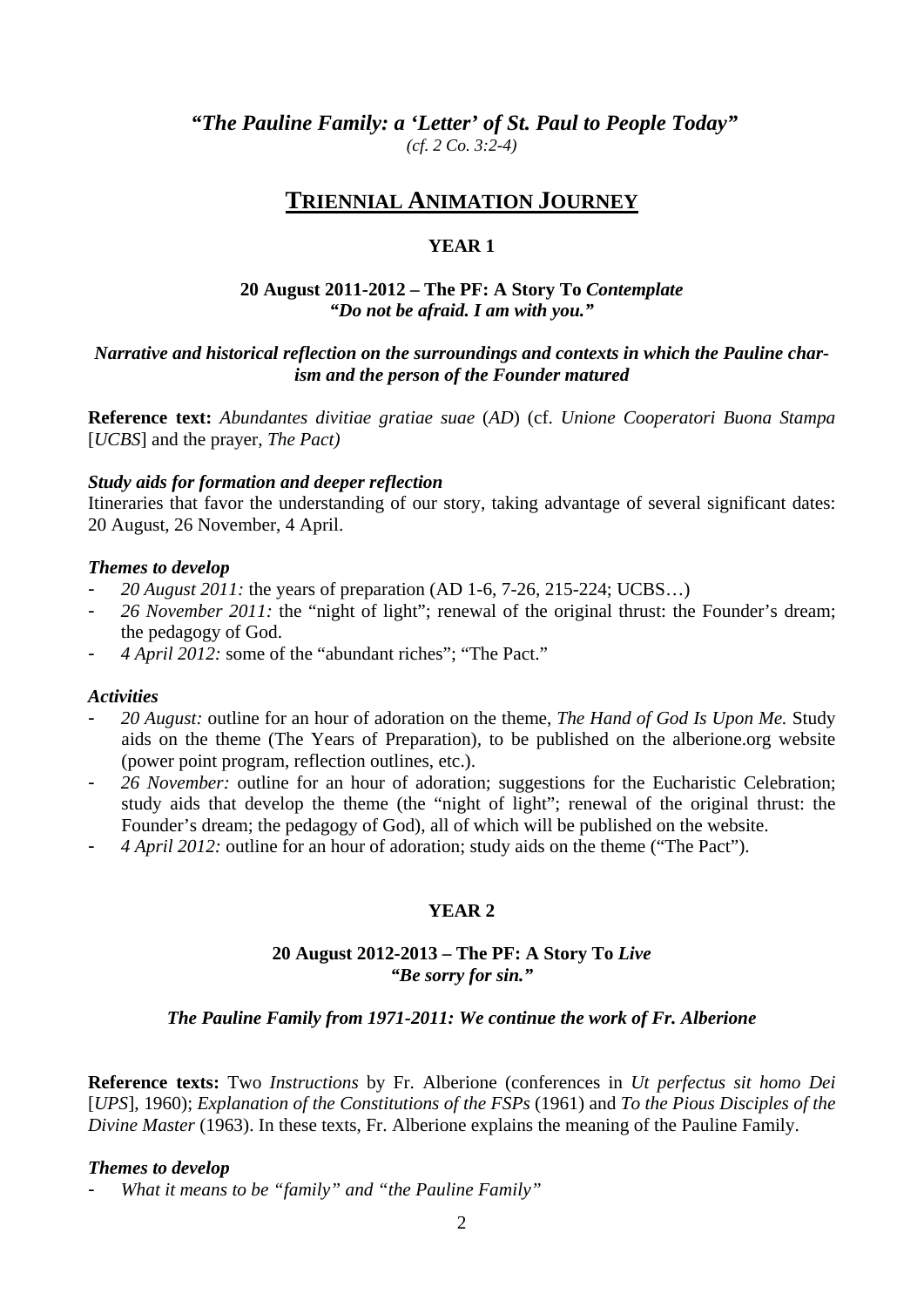- *A precious treasure that has been placed in our hands and that must be enriched, developed and transmitted integrally to the new generations.* 

#### *Activities*

- To propose texts that can help us come to better understand what it means to be "the Pauline Family."
- To foster a journey of communion and reconciliation; to celebrate both the *Miserere* and the *Magnificat,* acknowledging the graces we have received but also the fact that we have all sinned
- To promote, on the circumscription level, occasions for dialogue, for getting to know one another, for exchanging information, for reconciliation.
- Celebrations to propose for 20 August, 26 November, 4 April.

# **YEAR 3**

#### **20 August 2013-2014 – The PF:** *A Marvelous Story of Salvation To Celebrate and Proclaim "From here I want to enlighten."*

### *"Onward!" so as to be, as a Family, a prophetic presence in the world of communications*

**Reference texts:** Texts that favor a rediscovery of our pastoral dimension and the concept of "priesthood" within the Pauline Family, understood as an effective and sacramental ministry of evangelization. In this regard, the following works are recommended: *Notes on Pastoral Theology; Woman Associated to Priestly Zeal* and *The Publishing Apostolate.*

#### *Formation and Animation Aids*

Itineraries that can help us reflect more deeply on our pastoral spirit and on the Pauline "priesthood."

#### *Themes to develop*

To "strain ahead" so as to embrace and take full advantage of communications in proclaiming the Gospel. To focus on how the apostolates of the Pauline Family converge so as to "prepare ourselves to do something for the people of our time."

#### *Activities*

- To hold a "Vocation Year" for the whole Pauline Family–a year characterized by particular celebrations on the local and general levels.
- To underscore the perspective of our recipients and to reawaken, as the Pauline Family, our passion for the apostolate and our call to "go out to everyone."
- To program initiatives that favor encounters (including encounters between younger and older members of the Pauline Family) and that foster concrete and effective collaboration among our Institutes.
- To invite our brothers and sisters to express their creativity so that something original will emerge in every place where we are present.
- Celebrations to propose for 20 August, 26 November, 4 April.